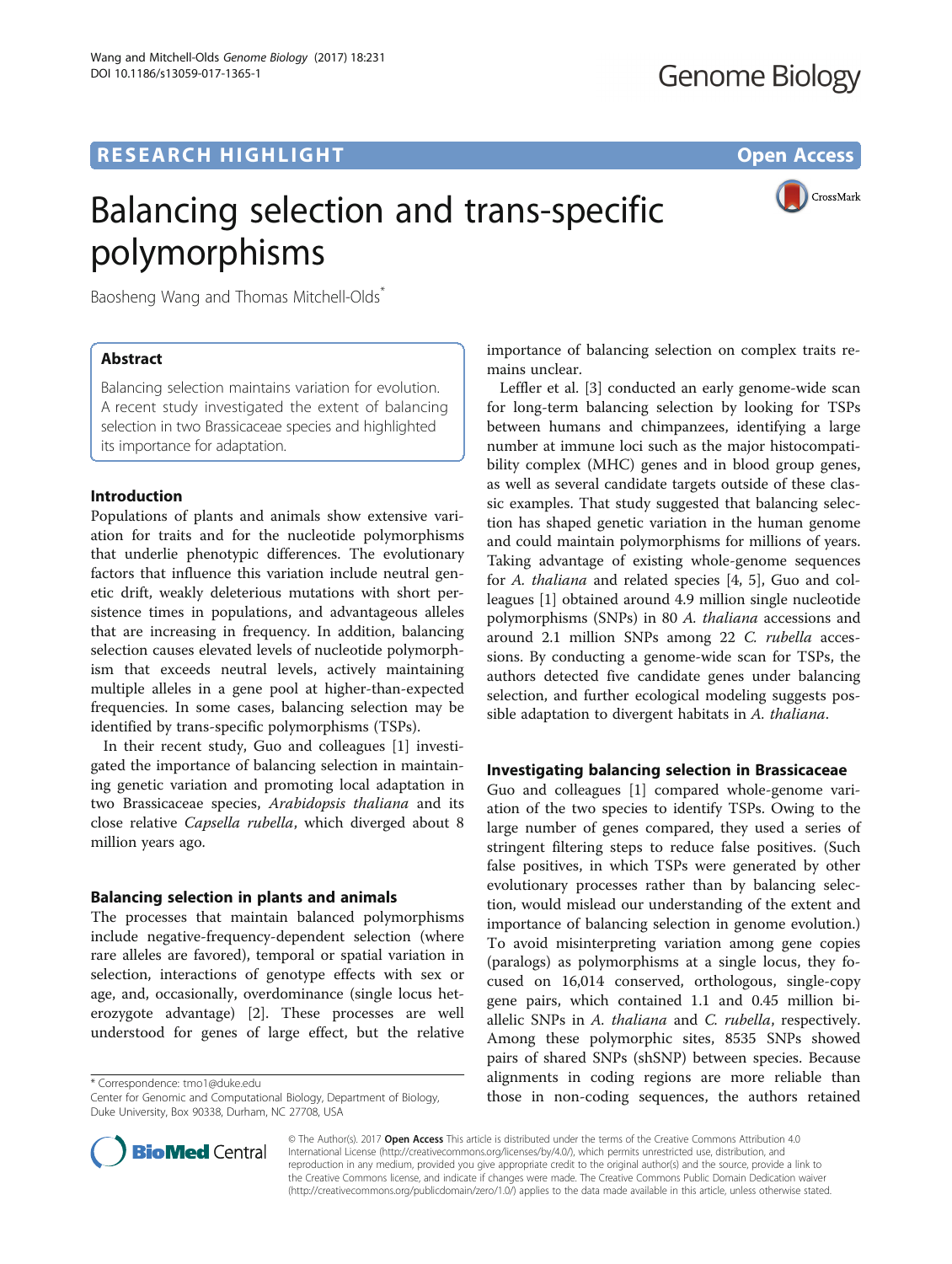only about one-third of the high-quality shSNPs found in coding regions, affecting 433 genes.

These shSNPs might reflect neutral evolutionary processes, such as incomplete lineage sorting of ancestral polymorphisms, or recurrent mutation instead of balancing selection. To understand the potential for neutral factors to maintain shared polymorphisms, Guo and colleagues [[1\]](#page-2-0) inferred the demographic history of A. thaliana and C. rubella by using coalescent simulations. Historical reductions in population size (bottlenecks) were detected in both species following divergence from their common ancestor. In addition, these analyses indicate that ancient gene flow occurred between ancestors of these two species. On the basis of neutral coalescent theory and estimated demographic parameters, the probability of incomplete lineage sorting (i.e., that two A. thaliana and C. rubella alleles have not coalesced in the interval since speciation) is in the order of  $10^{-9}$ . This implies that < 1 shSNP would be retained in aligned genomic regions under genetic drift alone. This estimated probability still applies with selfing and population structure within species, and is unlikely to be influenced by ancestral gene flow. Therefore, the existence of shSNPs cannot be explained by genetic drift alone, and they are probably maintained by balancing selection.

Under neutrality, haplotypes carrying the ancestral polymorphism may be broken up as the result of recombination, and it is difficult to identify nonrecombinant alleles for species that diverged long ago. By contrast, balancing selection can suppress recombination around selected sites, and short ancestral segments that harbor multiple linked variants might persist until all lineages coalesce to their common ancestor. In this context, ancient balanced polymorphisms may be clustered by allelic type rather than by species (Fig. 1a and b), an indication of balancing selection. On the basis of a recombination rate of 3.6 cM/Mb for A. thaliana and C. rubella, Guo and colleagues [\[1](#page-2-0)] estimate that old, neutrally evolving segments would be only several base pairs in length. Therefore, they scanned 100-bp sliding windows across the 433 identified candidate genes to find sequence regions that are clustered by alleles rather than species (Fig. 1b). To reduce the chance of false positives, a number of filtering steps were applied.

Guo and colleagues [[1\]](#page-2-0) then identified haplotypes from five genes as candidate TSPs under long-term balancing selection. These five genes are single copy in both species, and simulation studies confirmed that this pattern would be very unlikely under neutral evolution, suggesting that these five TSPs are maintained by balancing selection. Balancing selection was also supported by high nucleotide diversity and intermediate frequency polymorphism in these regions, as



expected for ancient balanced polymorphisms. The five candidate genes are associated with different biological and biochemical processes, including response to biotic and abiotic stress.

Finally, Guo and colleagues [[1\]](#page-2-0) examined the roles of these five candidate genes in adaptation to divergent habitats. They focused on A. thaliana because of the extensive information on the genetic, geographical, and ecological variation in this species. To avoid confounding with historical genetic divergence, they considered four genes that were independent of population history and that correlated with ecological divergence, suggesting local adaptation. Environmental niche modeling confirmed that two allelic groups of the four genes occupied significantly different niches, and expression analyses detected different expression levels between haplotype groups in one of the four genes. Taken together, these results indicate that genes under balancing selection may have contributed to adaptation in A. thaliana.